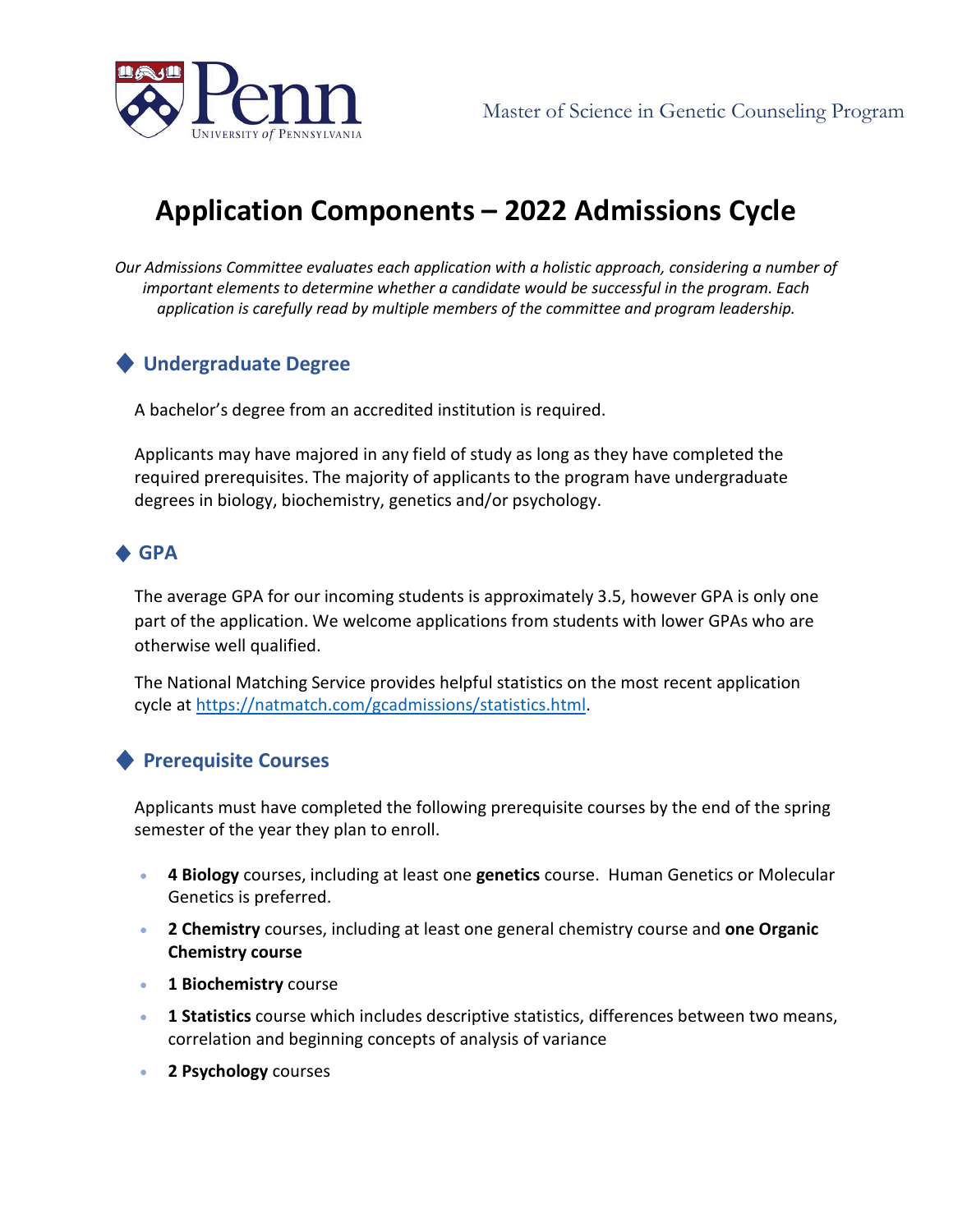#### General Guidelines:

- Any grade below a "C" in a prerequisite course will not be accepted.
- At least one-half of the prerequisite courses must have been taken within 10 years prior to application.
- Prerequisite courses must be taken through the appropriate departments, e.g., Biology, Chemistry, and Psychology. Statistics is the one exception to this. Statistics may be taken through a department other than Mathematics, such as Psychology.
- Online courses taken for credit and a grade at accredited colleges and universities are acceptable for prerequisite credit. A transcript listing the course(s) and grade(s) must be submitted as part of the application. To determine whether a college or university is regionally or nationally accredited, check their current accreditation status on the U.S. Department of Education's online database (USDE).
- Prerequisite courses must be three to four credit courses. One or two credit courses, including laboratory sections, are not sufficient.
- AP courses are acceptable as prerequisites if college or university credit was received and the courses are listed on the transcript.
- Typically prerequisite courses must be taken for a grade, but due to the disruptions caused by the COVID-19 pandemic, courses taken in the spring 2020 semester and graded as pass/fail can be used to fulfill prerequisite requirements.
- Applicants can apply to the program before completing all prerequisites. The application includes a section for listing courses to be completed and the plans and timelines for doing so. All prerequisites must be completed no later than the end of the spring semester prior to anticipated enrollment.

# ♦ **Transcripts**

One transcript from each college, university or professional school attended is required.

If transfer credits from another school are included and the original grades are shown on the transcript from the degree-granting institution, a single transcript is sufficient. Otherwise a separate transcript from the original school at which the transfer credits were earned must be also be submitted.

**Unofficial transcripts** will be accepted for preliminary application purposes and should be uploaded through the CollegeNet application.

A **course-by-course evaluation of all international transcripts** of previously completed undergraduate and graduate course work by an independent evaluation service based in the United States is required. **We recommend CertiFile** because the evaluation can be requested directly from the application in CollegeNet and the report will link to it.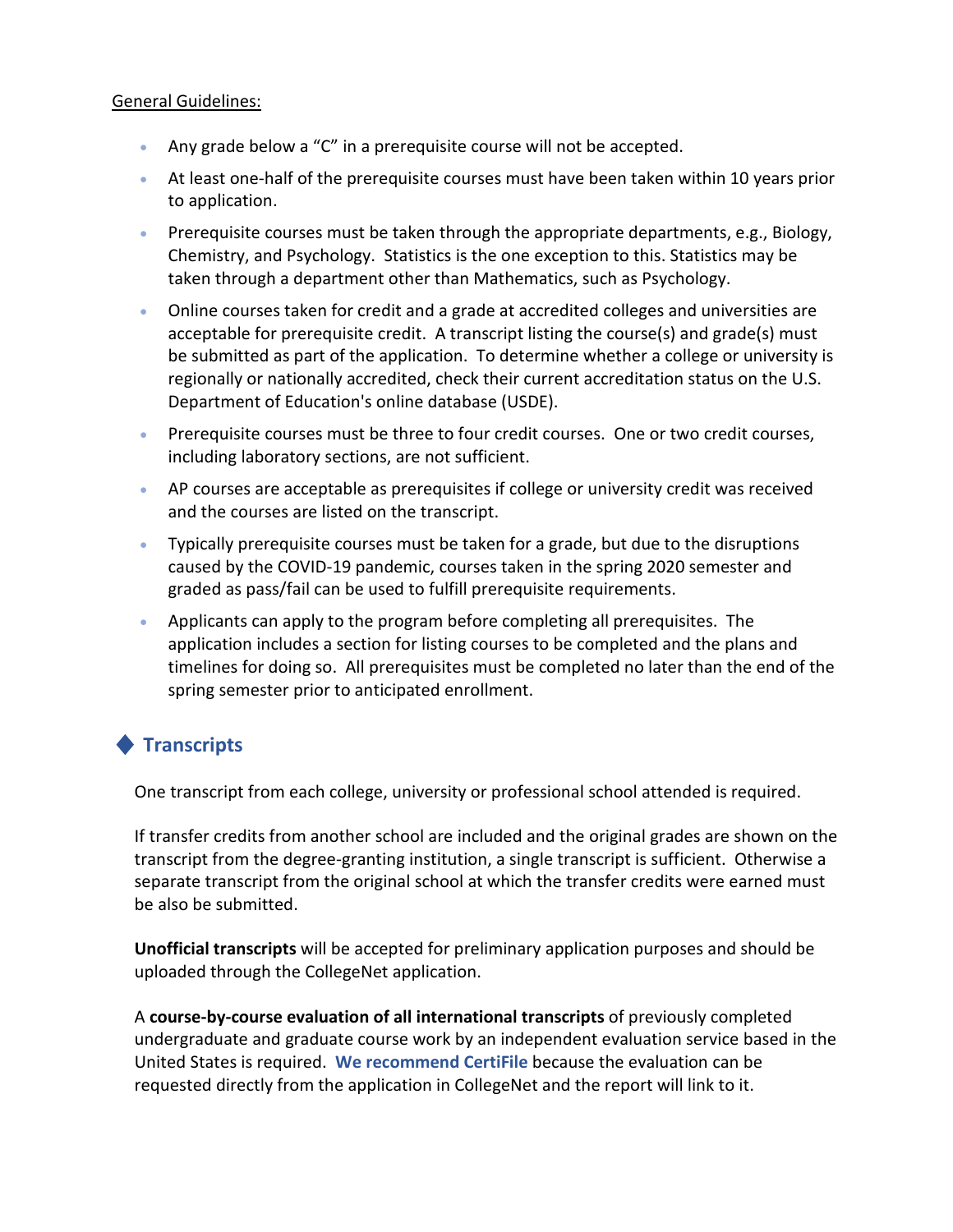WES ICAP can also be used, but the transcripts need to be mailed to the program address:

Kathleen Valverde, PhD, LCGC, Program Director Master of Science in Genetic Counseling Program Perelman School of Medicine, University of Pennsylvania 3711 Market Street, Suite 802 Philadelphia, PA 19104

Because this can be a lengthy process, it should be started as early as possible.

# ♦ **GRE Scores**

We have chosen to keep the GRE as an optional part of the application. We do not require GREs, but will review them if an applicant believes the scores will be beneficial.

The GRE code for the University of Pennsylvania is **2900**.

Information about the applicant pool for all genetic counseling programs including demographics, GPA, and GRE scores is available at [https://natmatch.com/gcadmissions/statistics.html.](https://natmatch.com/gcadmissions/statistics.html)

### ♦ **Personal Statement**

The official prompt for the personal statement is:

How do you envision your contribution to the field of genetic counseling? Include abilities and experiences to support your ideas.

#### **Word limit: 750 words.**

The essay should demonstrate your understanding of genetic counseling and explain your interest in the field overall, and specifically in the program at UPenn. We recommend including information about relevant experiences and also on future aspirations.

If your plans (shadowing, internships, etc.) were disrupted by the pandemic, please let us know that and describe what you did to prepare instead.

### ♦ **Current Résumé/CV**

A current résumé or CV is a required part of the application. The CV should include educational achievements, positions held, qualifications acquired, and skills developed, both in and out of the health care world. It should be no longer than two pages.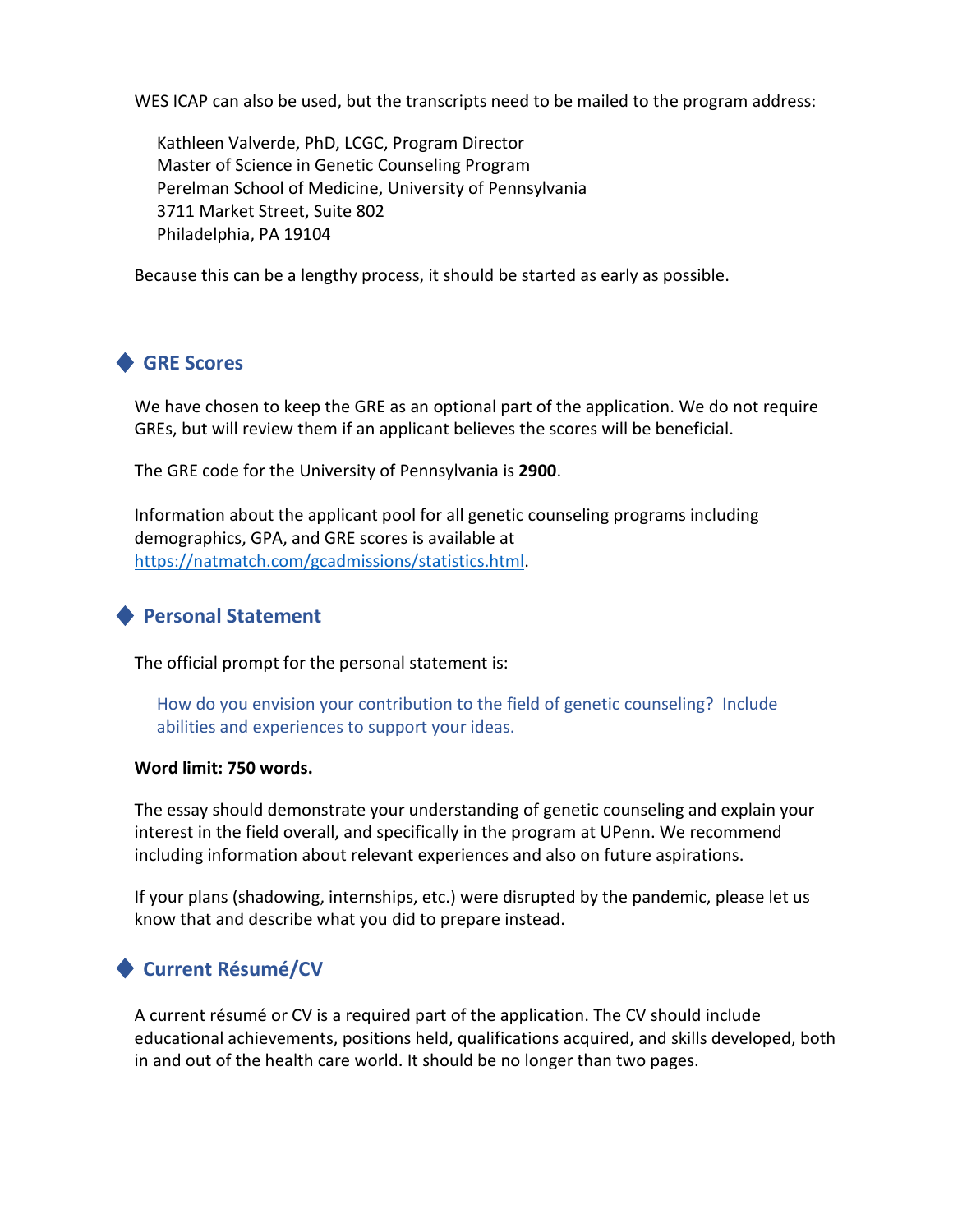# ♦ **Letters of Reference**

Three letters of reference are required and no more than three will be considered. Letters should come from individuals who can attest to the applicant's suitability for graduate study and interest in genetic counseling, and should include:

- 1. One from someone who can comment on your academic abilities, such as a professor.
- 2. One from someone who can comment on other professional skills, such as a practicing genetic counselor, healthcare professional, lab manager, supervisor at a crisis counseling center, etc.
- 3. One additional reference, which can be a second academic reference.

Applicants enter contact information for each recommender into the online application form in CollegeNet which will automatically send out an email request for the letter. The email from CollegeNet will ask them to upload their letter directly to the application system and will give instructions on how to do so. Applicants can check their applications periodically to see if the letters have been received. We recommend giving recommenders several weeks' notice and a deadline, and then following up as needed.

### ♦ **Shadowing/Clinical Work/Research/Advocacy/Other Relevant Experience**

Knowledge of the genetic counseling profession through work or volunteer experience is important to success in the program. A broad overview of the profession is preferable to experience in a limited area.

Many kinds of work and volunteer experience can help a prospective student learn about the profession. Examples include shadowing with genetic counselors, internships in genetic counseling settings, volunteer or advocacy experience with patient or specific diseasefocused organizations, crisis counseling, laboratory experience, clinical or bench research, professional presentations, publications, and submission of abstracts. Engaging in these activities can confirm interest in the field and develop skills in counseling, communication, coordination, and organization.

### ♦ **Personal Interview**

Personal interviews with the Admissions Committee and genetic counseling program leadership are an essential part of the admissions process. In past years, approximately onethird of applicants have been invited for an interview.

Typically invitations for interviews are sent by email in mid- to late-February, and interviews are scheduled for March and early April.